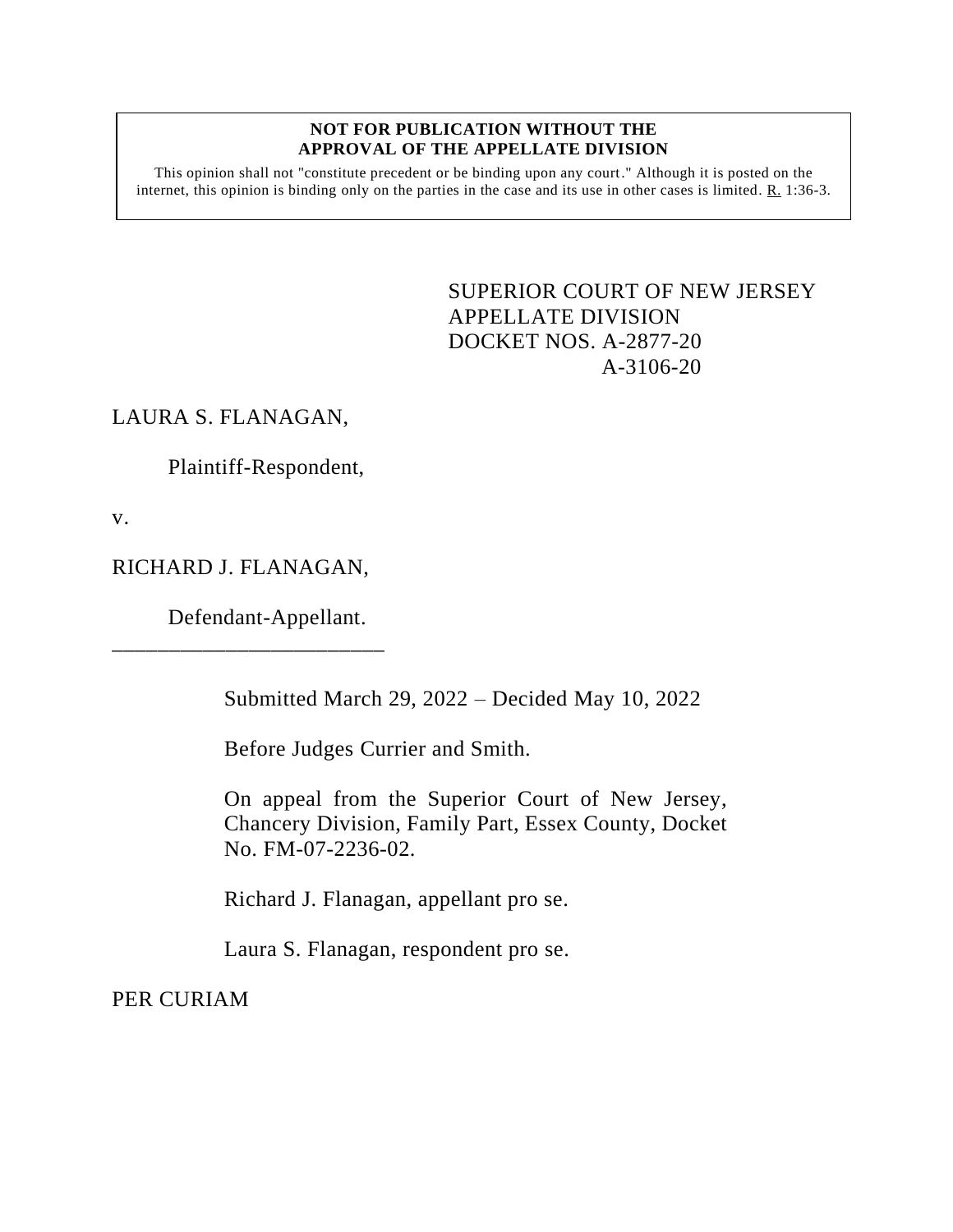In this consolidated matter, defendant Richard J. Flanagan appeals from the Family Part's order denying reconsideration of its order compelling him to pay alimony and child support arrears. He also appeals the Family Part's original order rejecting his cross-motion for reduction of his alimony and child support obligations. We discern no error in either order, and we affirm.

The parties were married in 1987 and had two children. They were divorced in 2004. The Family Part incorporated a detailed property settlement agreement (PSA) governing property distribution, alimony, child custody and support as part of the judgment of divorce (JOD).

Under the terms of the PSA, plaintiff received title to the marital home and defendant's car. The agreement awarded custody of the children to plaintiff and provided flexible visitation provisions. Defendant also agreed to pay plaintiff \$6,600 per month alimony through December 31, 2007. Starting January 1, 2008, the parties agreed to reduce defendant's alimony to \$4,250 per month until either parties' death or plaintiff remarried. Defendant was also obligated to pay \$2,030 per month for child support until the children entered college, at which time child support was reduced to \$1,360 per month. Defendant also agreed to pay two-thirds of the college expenses for each child up to four years.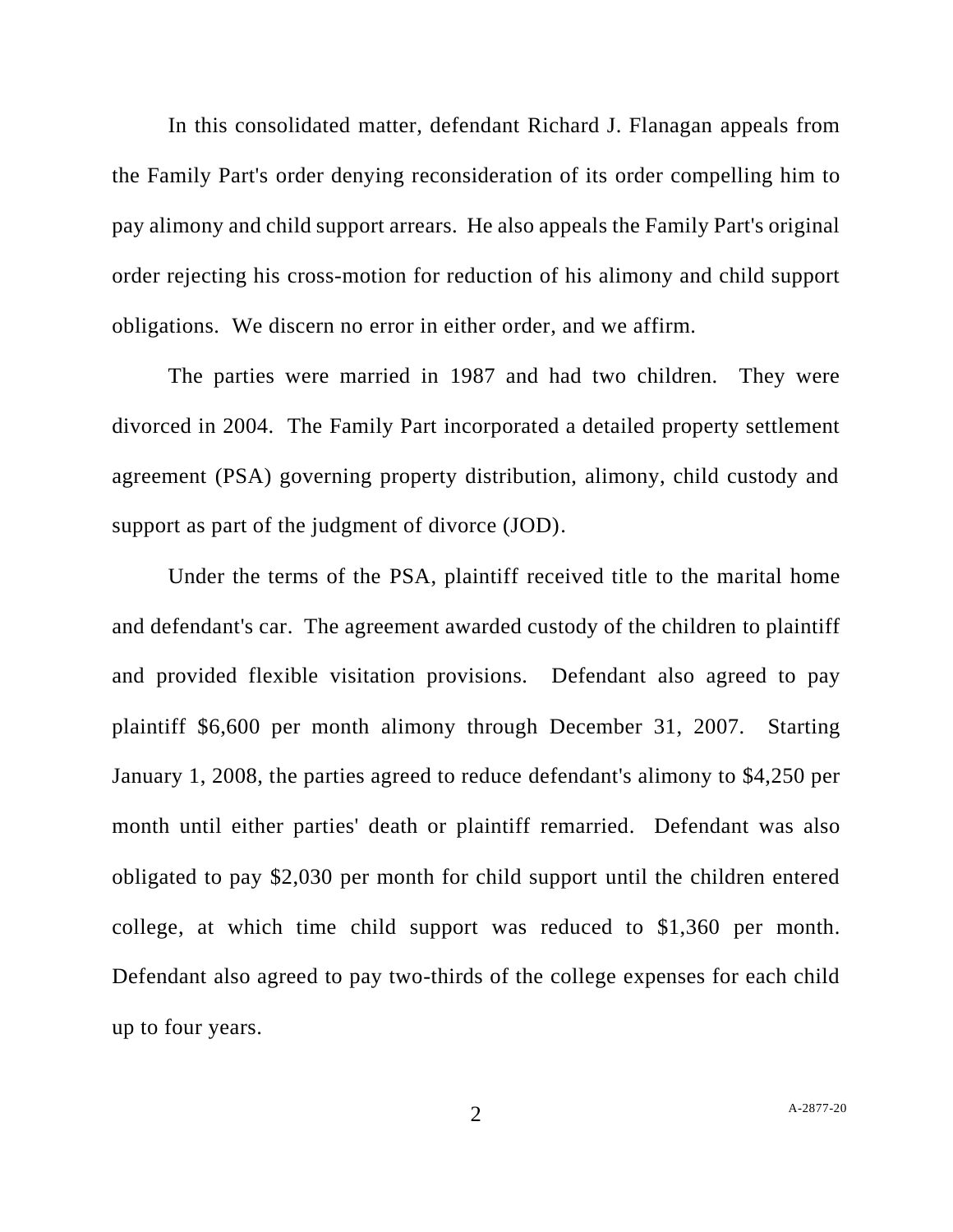Defendant fell behind in his alimony and child support obligations. In November 2009, plaintiff moved to enter judgment against defendant for alimony and child support arrears. The court granted plaintiff's motion and entered judgment against defendant for \$139,340 in alimony and child support arrears and \$88,614.18 for unpaid college expenses in January 2010.

Plaintiff sought to enforce the order of judgment in 2013. Defendant cross-moved to reduce his obligations, asserting a change in circumstances that precluded him from making his monthly payments. The court found defendant had established a prima facie showing of changed circumstances, based on evidence that his financial situation had deteriorated. It granted defendant's cross-motion, modifying his alimony to \$2,500 per month and crediting \$22,750 toward his arrears. The court also granted plaintiff's motion, entering a modified judgment for alimony and child support arrears in the amount of \$189,750 in alimony and \$9,250 in child support.

Approximately six years later, in August 2019, plaintiff filed a third motion to enforce litigant's rights again based on unpaid alimony and child support. Defendant filed another cross-motion seeking to reduce his alimony and child support obligations. After discovery, a judge's recusal, and several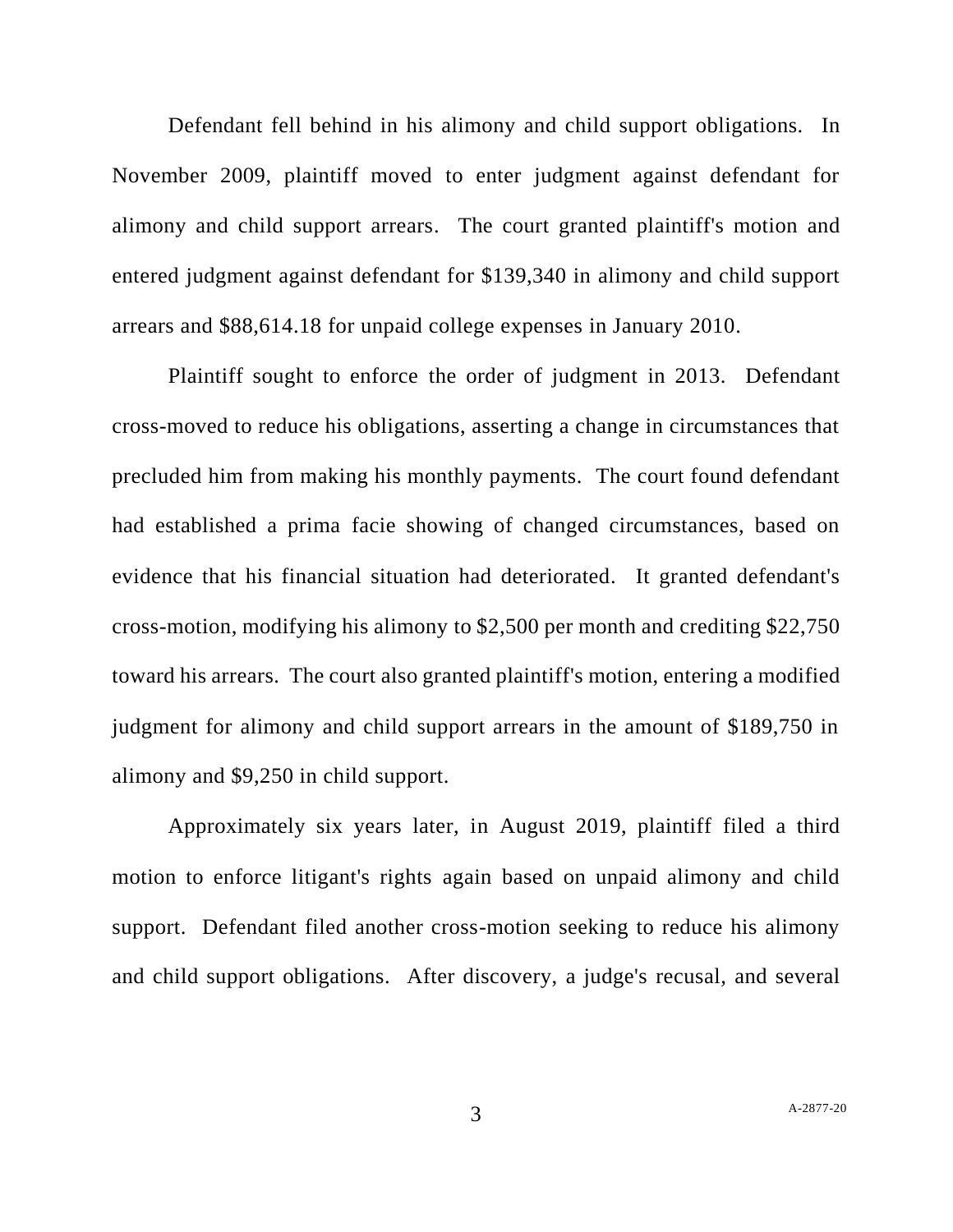case management orders, a different Family Part judge conducted a plenary hearing in April 2021.

The parties agreed that the sole issue to be determined was to establish defendant's alimony and child support obligation, including arrears. The judge found plaintiff credible, but not defendant. The judge concluded the weight of the evidence supported a finding that plaintiff satisfied her burden of proof, and ordered defendant pay \$215,354.18 in alimony. He also denied defendant's cross-motion seeking a modification of alimony and child support arrears. The judge elected to combine alimony and child support arrears as strictly alimony in the new order of judgment.<sup>1</sup> Defendant appealed.

Plaintiff promptly sought reconsideration of the order, arguing that she did not want the alimony and child support arrears consolidated as alimony arrears only. The judge granted plaintiff's motion and split the judgment amount to reflect both alimony and child support arrears. He established that the unpaid balance of the 2013 judgment was comprised of \$100,802.24 in alimony and \$114,551.94 in child support. Defendant then sought reconsideration of this order, asking the court to reduce his alimony and child support obligations and

<sup>1</sup> The judge also ordered defendant to make a \$50,000 lump sum payment toward his arrears within forty-five days from the date of the judgment.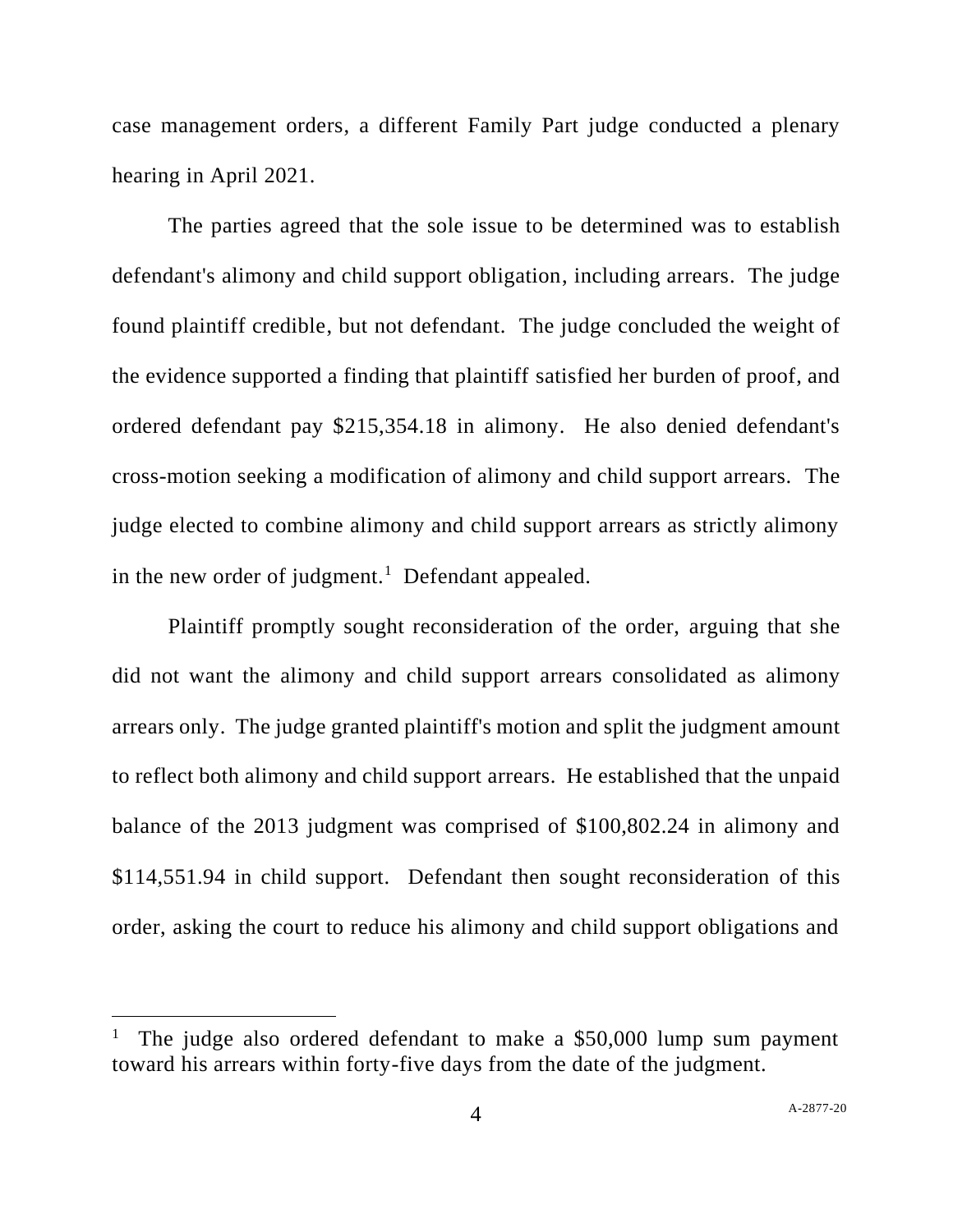also seeking to eliminate the \$50,000 lump sum payment based on changed circumstances. After the court denied his reconsideration motion, defendant appealed the order.

The original order denied defendant a downward modification in alimony and child support obligations. He appeals, arguing that: the calculations were based on inaccurate income proofs; his support obligations should be reduced retroactively or eliminated as of December 31, 2019; and plaintiff's failure to supply discovery for various motions over the years should result in sanctions.

Defendant first challenges the judge's alimony and child support determinations. He contends that the judge improperly relied on inaccurate income proofs to support his alimony and child support calculations. He further argues the judge erred in denying his cross-motion for modification of his support obligations. We disagree and affirm.

Our review of Family Part orders is limited. Cesare v. Cesare, 154 N.J. 394, 411 (1998). We "accord particular deference to the Family Part because of its 'special jurisdiction and expertise' in family matters." Harte v. Hand, 433 N.J. Super. 457, 461 (App. Div. 2013) (quoting Cesare, 154 N.J. at 413). Generally, "findings by the trial court are binding on appeal when supported by adequate, substantial, credible evidence." Cesare, 154 N.J. at 411-12 (citing

5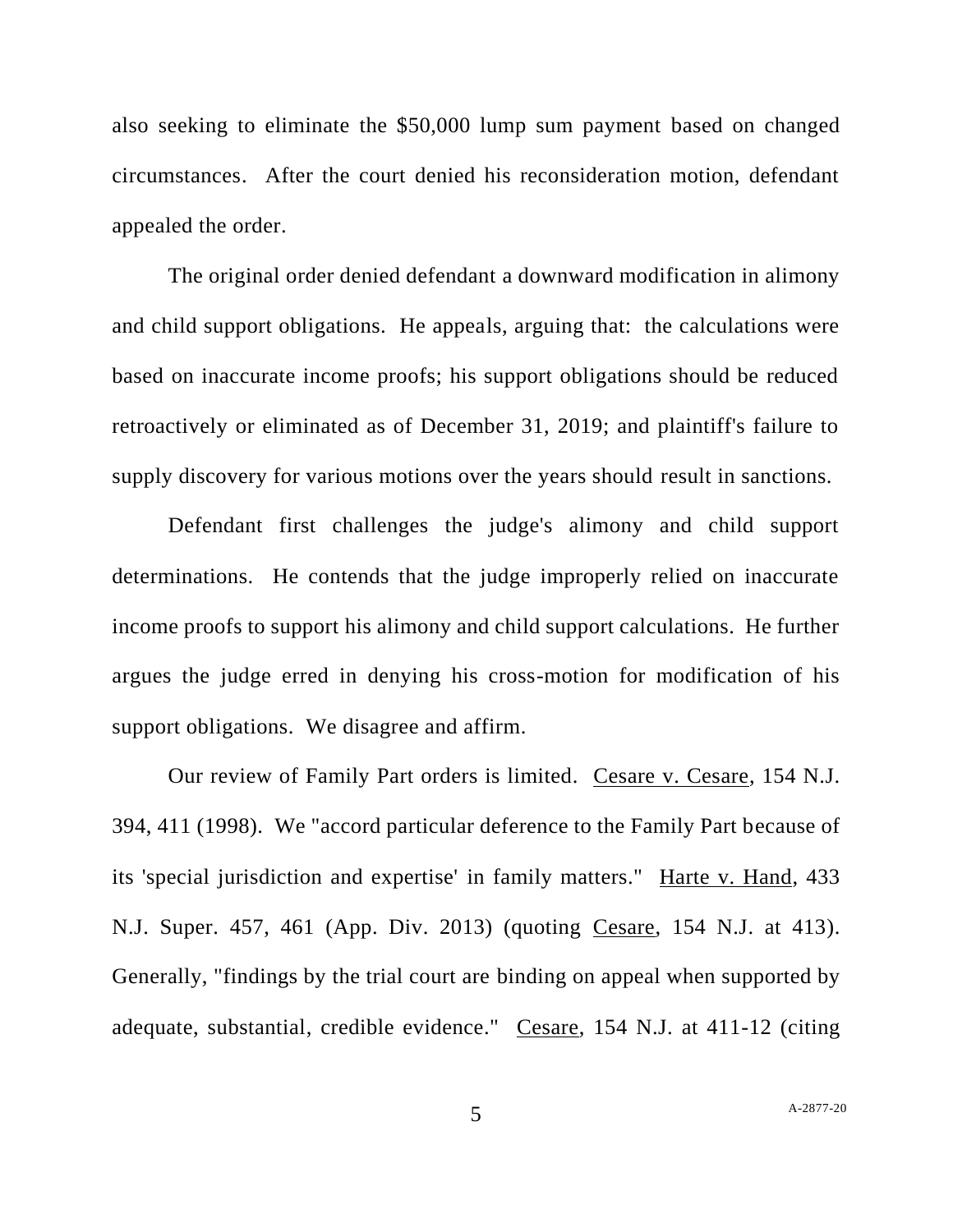Rova Farms Resort, Inc. v. Invs. Ins. Co. of Am., 65 N.J. 474, 484 (1974)). We will not disturb the factual findings and legal conclusions unless convinced they are "so manifestly unsupported by or inconsistent with the competent, relevant and reasonably credible evidence as to offend the interests of justice." Ricci v. Ricci, 448 N.J. Super. 546, 564 (App. Div. 2017) (quoting Elrom v. Elrom, 439 N.J. Super. 424, 433 (App. Div. 2015)). Challenges to legal conclusions, as well as a trial court's interpretation of the law, are subject to de novo review. Id. at 565.

In calculating the arrears due on alimony and child support, the judge properly considered the ample record, including defendant's documentary evidence, plaintiff's submissions, and the judgments themselves. Consequently, we find the judge's order granting plaintiff's motion to be well "supported by adequate, substantial, credible evidence" in the record. Cesare, 154 N.J. at 411- 12 (citation omitted).

In rejecting defendant's cross-motion for modification of his obligations, the judge considered  $Lepis<sup>2</sup>$  and the applicable factors set forth in N.J.S.A.</u> 2A:34-23(b). The judge acknowledged defendant's testimony about his financial matters and deteriorating health, and all of the written evidence

<sup>&</sup>lt;sup>2</sup> Lepis v. Lepis, 83 N.J. 139 (1980).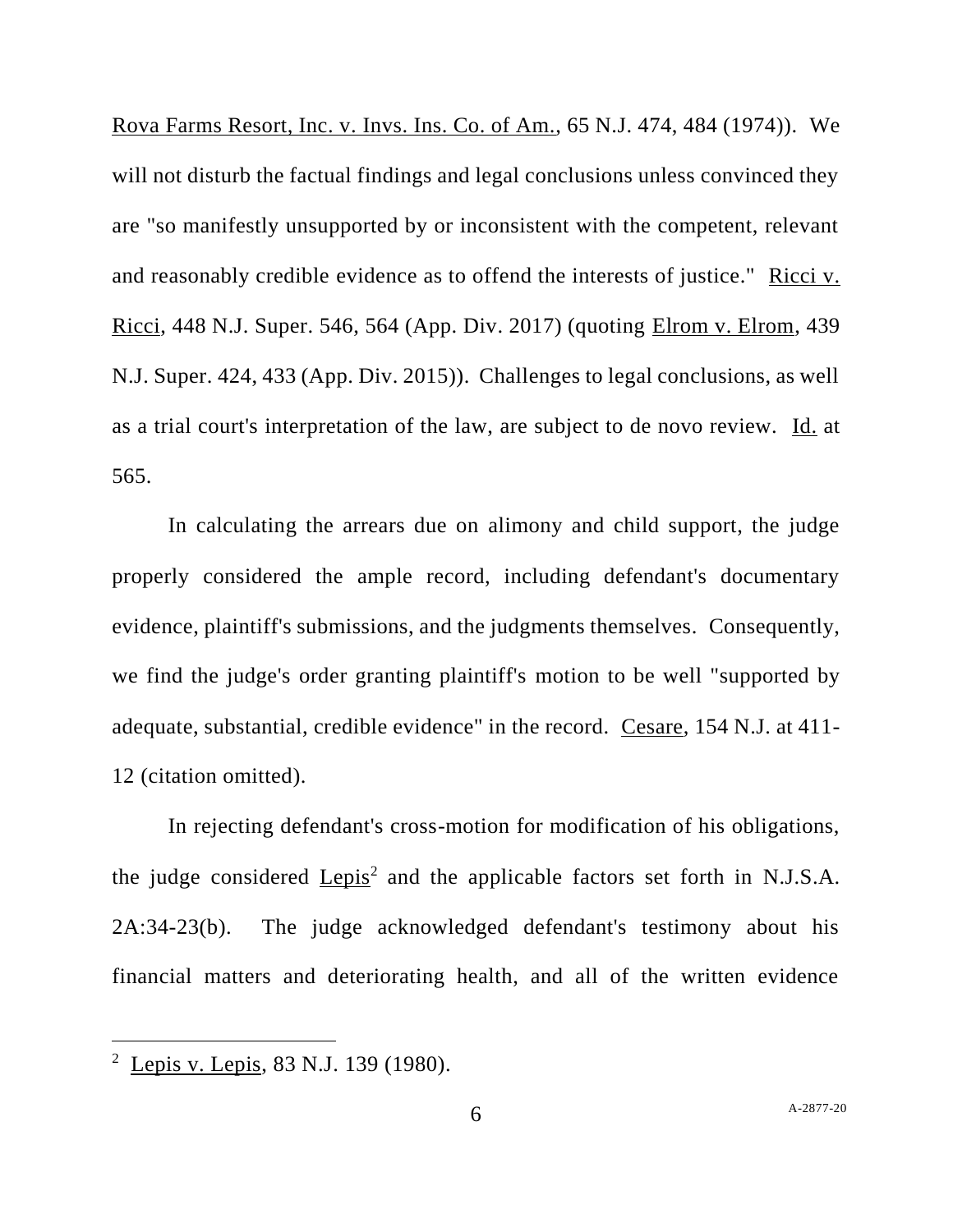supporting his motion. However, the voluminous record supports the judge's denial of defendant's cross-motion.

Defendant also argues the judge erred in denying his motion for reconsideration by refusing to consider new evidence which he presented in support of his motion. Specifically, he contends the judge ignored financial records and tax returns demonstrating his declining income. We are not persuaded.

Our standard of review on a motion for reconsideration is deferential. "Motions for reconsideration are governed by Rule 4:49-2, which provides that the decision to grant or deny a motion for reconsideration rests within the sound discretion of the trial court." Pitney Bowes Bank, Inc. v. ABC Caging Fulfillment, 440 N.J. Super. 378, 382 (App. Div. 2015).

Reconsideration "is not appropriate merely because a litigant is dissatisfied with a decision of the court or wishes to reargue a motion . . . ." Palombi v. Palombi, 414 N.J. Super. 274, 288 (App. Div. 2010). "[A] motion for reconsideration provides the court, and not the litigant, with an opportunity to take a second bite at the apple to correct errors inherent in a prior ruling." Medina v. Pitta, 442 N.J. Super. 1, 18 (App. Div. 2015). It "does not provide the litigant with an opportunity to raise new legal issues that were not presented

7